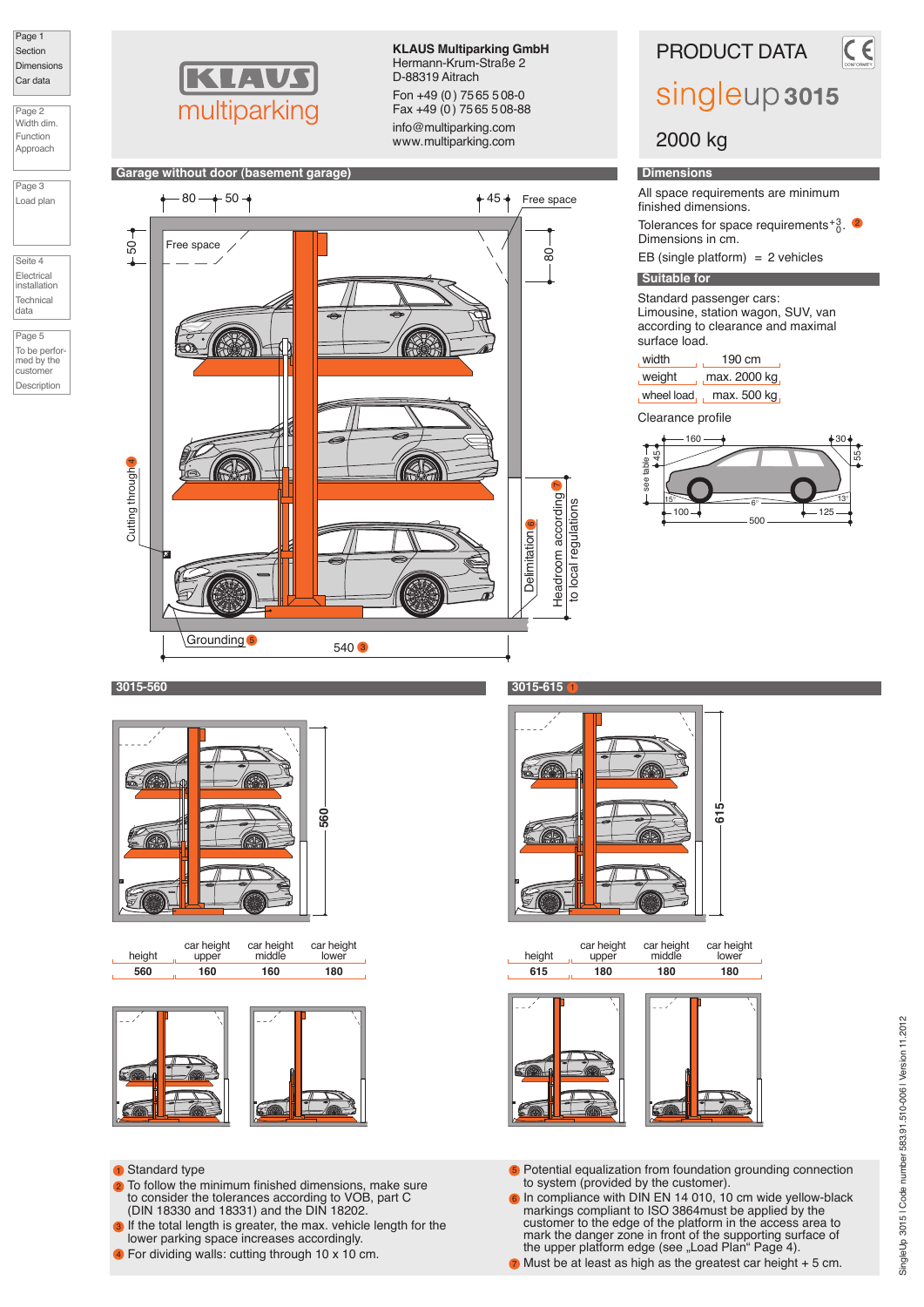SingleUp 3015 | Code number 583.91.510-006 | Version 11.2012 | No. 2012 | Page 2 of 5

B Carriageway in

usable platform width  $\begin{array}{|c|c|c|}\n\hline & \text{local regulations} \\
\hline\n220 (210^*) & 250 \\
\hline\n\end{array}$ 

 $\frac{230 (220^{*})}{230 (230^{*})}$  260  $230 (220^*)$ 220 (210\*)

\* upper platform

**Function**

**Width dimensions for garage without door (basement garage)**

accordance with



Page 2 Width dim. Function Approach

Page 3 Load plan

Seite 4 Electrical installation Technical data

Page 5 To be performed by the customer Description



Before lowering the platforms, the vehicle parked in the lower parking space must be driven off!



Before lowering the upper platform, the vehicle parked on the lower platform must also be driven off!





The illustrated maximum approach angles must not be exceeded. Incorrect approach angles will cause serious maneouvring & positioning problems on the parking system for which the local agency of KLAUS Multiparking accepts no responsibility.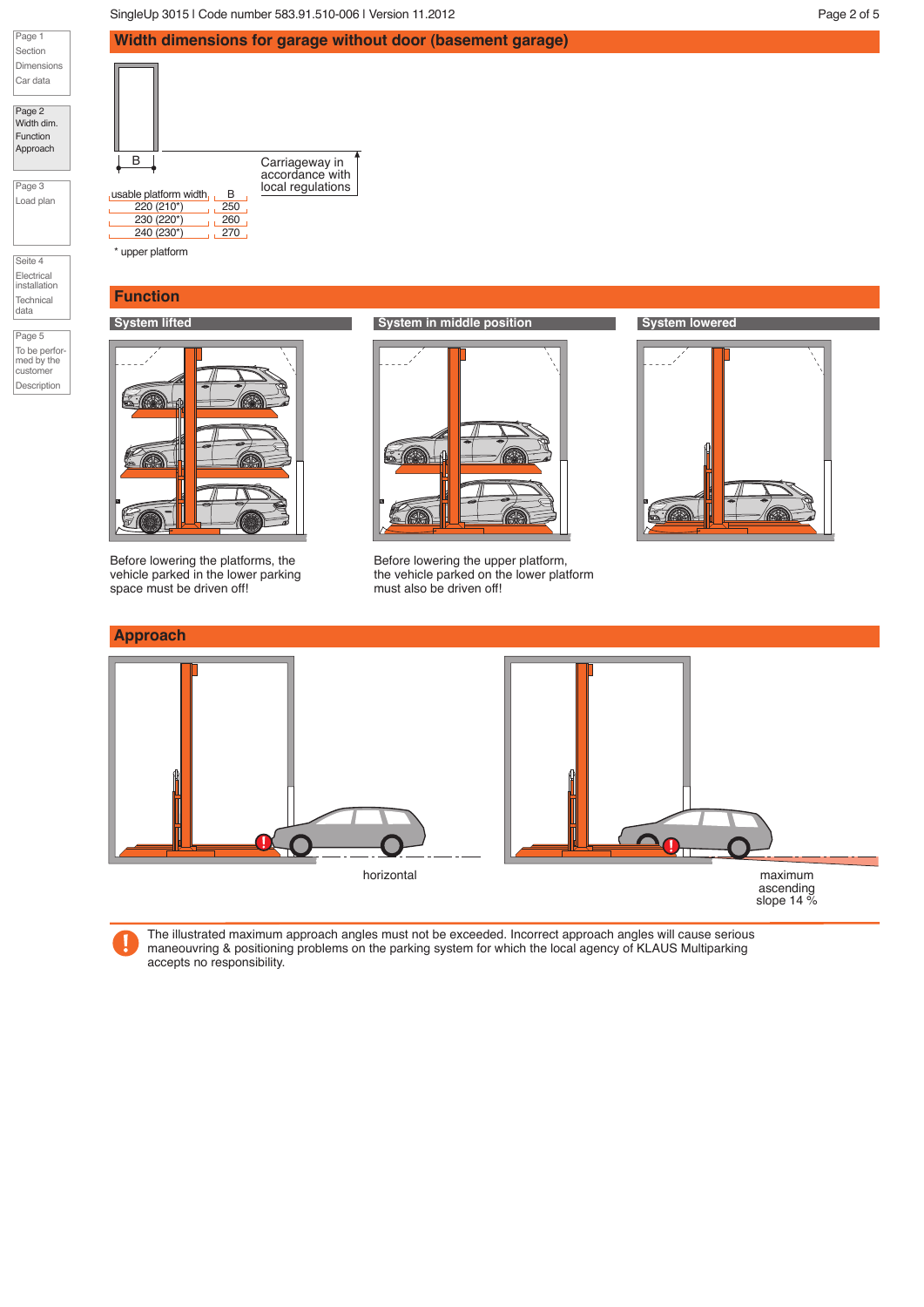

Page 2 Width dim. Function Approach

#### Page 3 Load plan

Seite 4 Electrical installation **Technical** 

data

| Page 5                      |  |
|-----------------------------|--|
| To be perfor-<br>med by the |  |
| customer                    |  |
| Description                 |  |





Units are dowelled to the floor. Drilling depth: approx. 15 cm.

Floor and walls are to be made of concrete (quality minimum C20/25)!

The dimensions for the points of support are rounded values. If the exact position is required, please contact KLAUS Multiparking.

8 Dimension B see page 2

**9** Marking compliant to ISO 3864 (colors used in this illustration are not ISO 3864 compliant)

10 All forces in kN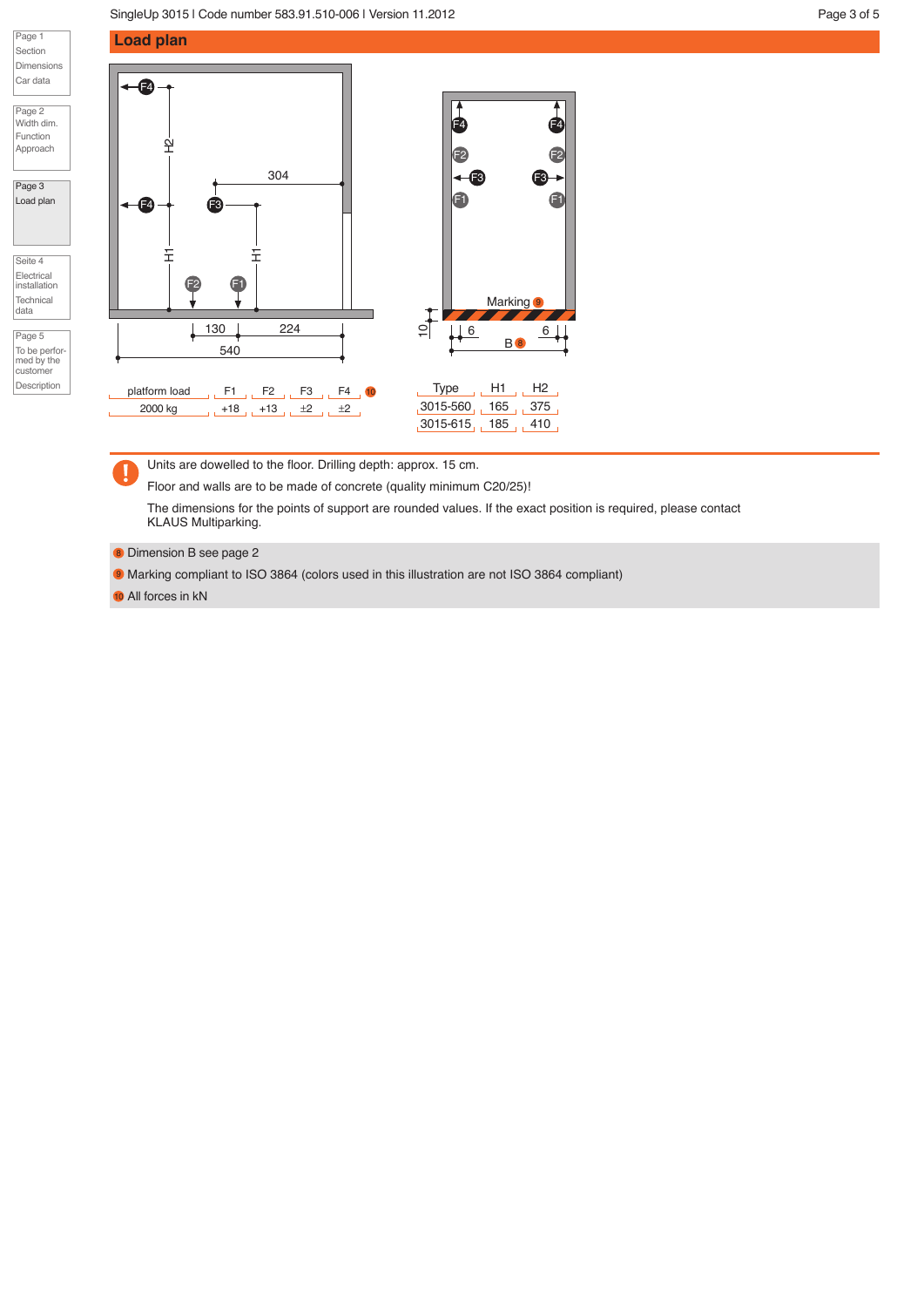Page 1 Section Dimensions Car data

Page 2 Width dim. Function Approach

Page 3 Load plan

Seite 4 **Electrical** installation **Technica** data Page 5 To be performed by the customer Description





to the next system

## **Technical data**

#### **Field of application**

By default, the system can only be used for a fixed number of users. If required for different users, would you please contact us.

#### **Units**

Low-noise power units mounted to rubber-bonded-to metal mountings are installed. Nevertheless we recommend that parking system's garage be built separately from the dwelling.

#### **Available documents**

- wall recess plans
- maintenance offer/contract
- declaration of conformity
- test sheet on airborne and slid-borne sound

#### **Building application documents**

According to LBO and GaVo (garage regulations) the Multiparking systems are subject to approval. We will provide the required building application documents.

#### **Corrosion protection**

See separate sheet regarding corrosion protection.

#### **Care**

To avoid damages resulting from corrosion, make sure to follow our cleaning and care instructions and to provide good ventilation of your garage.

#### **Railings**

If there are traffic routes next to or behind the installations, railings compliant to DIN EN ISO 13857 must be installed by the customer. Railings must also be in place during construction.

#### **Environmental conditions**

Environmental conditions for the area of multiparking systems: Temperature range –10 to +40° C. Relative humidity 50% at a maximum outside temperature of +40° C.

If lifting or lowering times are specified, they refer to an environmental temperature of +10° C and with the system set up directly next to the hydraulic unit. At lower temperatures or with longer hydraulic lines, these times increase.

#### **CE Certification**

6 every 10 m

L.

Ĺ.

1

8 Terminal box

11 Operating device

The systems offered correspond to DIN EN 14010 and the EC Machinery Directive 2006/42/EG.

Supply line 5 x 2.5 mm<sup>2</sup><br>(3 PH + N + PE) with marked<br>wire and protective conductor

 $(3 PH + N + PE)$  with marked wire and protective conductor

earth connector to the system

No. No. 2008 and 2009 and 2009 and 2009 and 2009 and 2009 and 2009 and 2009 and 2009 and 2009 and 2009 and 200

9 Control line  $3 \times 0.75$  mm<sup>2</sup> (PH + N + PE)

or circuit breaker 3 x 16 A (trigger characteristic K or C)

1 1 Electricity meter

No. Qunatity Description **Position** Position Frequency

in the supply line

in the supply line

plan evaluation

1 per<br>system

from main switch to unit

floor

3 1 Supply line 5 x 2.5 mm<sup>2</sup> to main switch 1 per unit

4 1 Lockable main switch betined at the 1 per unit

5 1 Supply line  $5 \times 2.5$  mm<sup>2</sup> from main 1 per unit

Foundation earth connector corner pit

7 1 Equipotential bonding in accordance **1** per<br>with DIN EN 60204 from foundation **1** syste

**Electrical data (included in delivery of KLAUS Multiparking)**

10 Control line 7 x 1.5 mm<sup>2</sup> with marked wire and protective conductor

12  $\mu$  Control line 5 x 1.5 mm<sup>2</sup> with marked wire and protective conductor 13 Hydraulic unit 3.0 kW, three-phase current, 400 V / 50 Hz 14 Gontrol line 5 x 1.5 mm<sup>2</sup> with marked wire and protective conductor

2 1 Main fuse:  $3 \times$  fuse 16 A (slow) in the supply 1 per unit

#### **Sound insulation**

According to DIN 4109 (Sound insulation in buildings), para. 4, annotation 4, KLAUS Multiparkers are part of the building services (garage systems).

#### **Normal sound insulation:**

DIN 4109, para. 4, Sound insulation against noises from building services.

Table 4 in para. 4.1 contains the permissible sound level values emitted from building services for personal living and working areas. According to line 2 the maximum sound level in personal living andworking areas must not exceed 30 dB (A). Noises created by users are not subject to the requirements (see table 4 , DIN 4109).

The following measures are to be taken to comply with this value:

- Sound protection package according to offer/order (KLAUS Multiparking GmbH)
- Minimum sound insulation of building  $R'_{W}$  = 57 dB (to be provided by customer)

#### **Increased sound insulation (special agreement):**

Draft DIN 4109-10, Information on planning and execution, proposals for increased sound insulation.

Agreement: Maximum sound level in personal living and working areas 25 dB (A). Noises created by users are not subject to the requirements (see table 4, DIN 4109).

The following measures are to be taken to comply with this value:

- Sound protection package according to offer/order (KLAUS Multiparking GmbH)
- Minimum sound insulation of building  $R'_{W}$  = 62 dB (to be provided by customer)

Note: User noises are noises created by individual users in our Multiparking systems. These can be noises from accessing the platforms, slamming of vehicle doors, motor and brake noises.